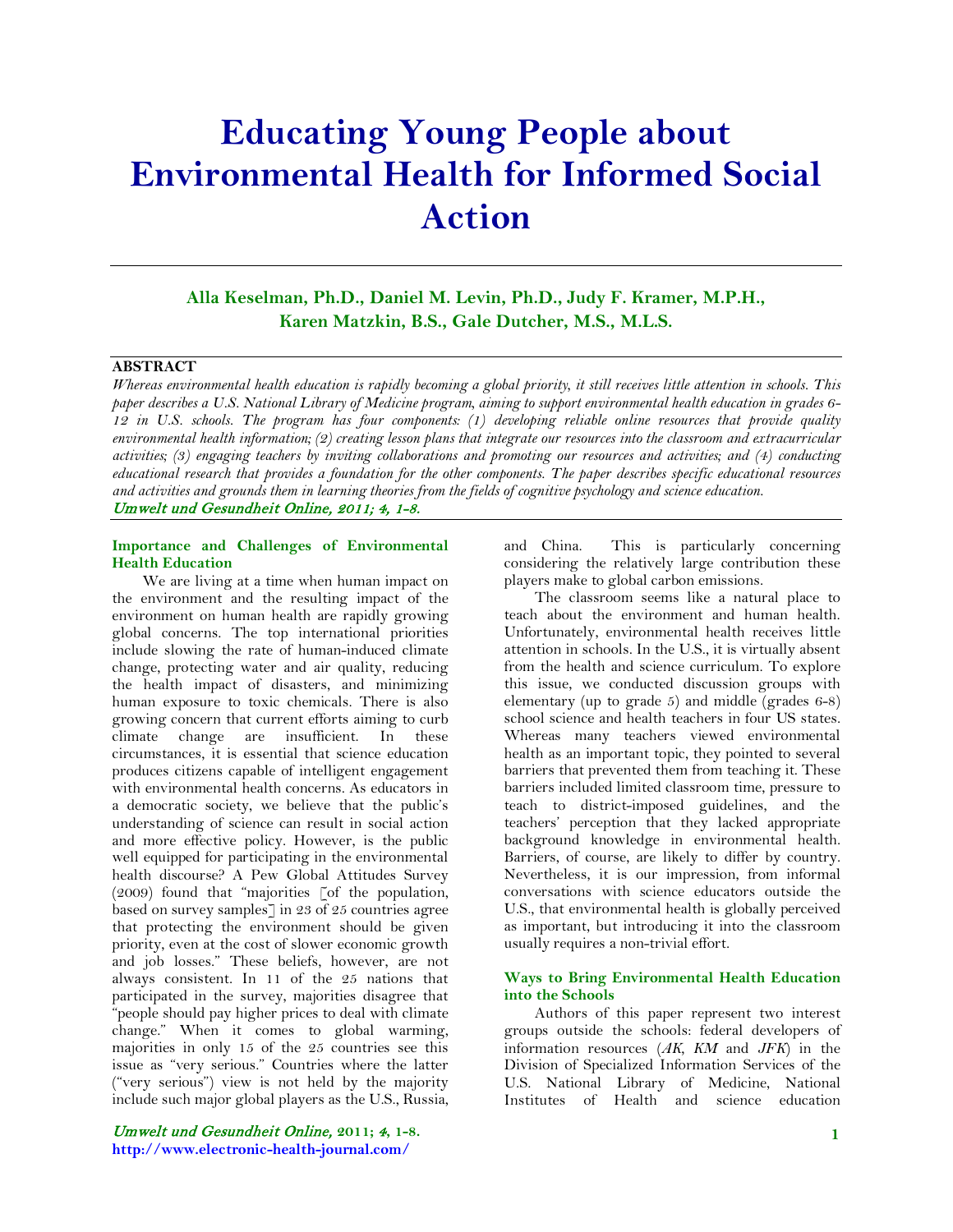researchers (*AK* and *DML*). The Division of Specialized Information Services develops thematic health information resources for health professionals and consumers, focusing on toxicology and environmental health. We also develop resources for special population groups, including school teachers and students, and conduct a variety of educational programs and activities. It often happens that outsiders like ourselves advocate educational change in school systems. Our approach has four related components, intended to strengthen one another and the overall success of our mission. They are: (1) developing reliable online resources that provide quality environmental health information; (2) creating lesson plans that integrate our resources into the classroom and extracurricular activities; (3) engaging teachers by inviting collaborations and promoting our resources and activities; and (4) conducting educational research that provides a foundation for the other components.

 Our discussion groups with teachers suggest that in order to fit in the classroom, resources need to connect to the existing curriculum. To meet this goal, we scan textbooks and curricular guidelines and invite teachers to evaluate our Websites. We also engage teachers as collaborators in making architectural decisions about our Websites. Finally, we meet with school administrators and promote our resources at conferences and events attended by teachers, where we demonstrate how our environmental health materials can be used in the biology, chemistry and environmental science classroom.

 Even when we design resources that are endorsed by teachers and connect to existing classroom topics, the challenge of limited classroom time remains. To address this, we advocate for creative implementation of environmental health topics into extracurricular activities. One potential place is afterschool clubs. Many U.S. school districts sponsor such clubs, and many schools have a science club or an environmental club (these rarely include a focus on human health). These clubs are led by our natural collaborators - teachers who are enthusiastic about the environment and concerned about the human impact on it. Clubs also give teachers much more freedom to select topics, materials and activities than does the regular classroom. Part of this paper describes our effort in collaborating with teachers on developing environmental health afterschool club curricula.

#### **K-12 Environmental Health Resources from the U.S. National Library of Medicine**

 In this section, we describe some of our online environmental health resources for students and above. We start with resources for younger students (grades K-5) followed by middle school and

Umwelt und Gesundheit Online, **2011;** 4**, 1-8. http://www.electronic-health-journal.com/**

high school resources (grades 6-12). Lastly, we describe our general environmental health and toxicology resources that can be adapted for advanced classroom studies in chemistry and environmental health.

 **ToxMystery** (Figure 1) is an interactive Web game designed to help teach children ages 6 -10 about hazardous substances commonly found in the home. Children search rooms throughout the house to locate the hazardous substances. Once a substance is identified, children learn about the health effects caused by its use or misuse.

 The **Environmental Health Student Portal** (Figure 2) is our newest resource for students and teachers. Unlike our resources for the general health consumers, the portal was developed specifically for school use, following in-depth needs assessment among teachers. The sections of the portal are designed to reflect existing topics in the U.S. middle schools (grades 6-8).

 The sections in the portal include *Air Pollution*, *Chemicals*, *Climate Change*, and *Water Pollution*. The *Chemicals* section describes hazardous substances in the everyday environment, focusing on the chemicals and compounds that are often covered in the middle school science curriculum (e.g., mercury, lead, arsenic, plastics, pesticides). *Climate Change* addresses causes of greenhouse gases and describes the effect of climate change on the weather and on human health. The *Water Pollution* section provides basic information about the water cycle, specific chemical and pollutants that enter the cycle, water treatment, disasters caused by water (floods, hurricanes), and water-borne diseases. The *Air Pollution* section is currently under construction. To support a variety of classroom needs, the site links to articles, games, activities, and videos.

 **Tox Town** (Figure 3) is a Website that provides information about environmental health concerns in everyday environments to students in grade 9 and above. This Website is designed to inform about the following:

- Everyday locations where one might find toxic chemicals;
- Non-technical descriptions of chemicals;
- Links to selected, authoritative chemical information on the Internet;
- How the environment can impact human health; and
- Internet resources on environmental health topics.

 To highlight the connection between chemical, the environment, and health, Tox Town is<br>organized into five interactive graphic organized into five interactive neighborhoods, City, Farm, Town, U.S.-Mexican Border and Port. Each neighborhood has a number of locations where hazardous chemicals can be found.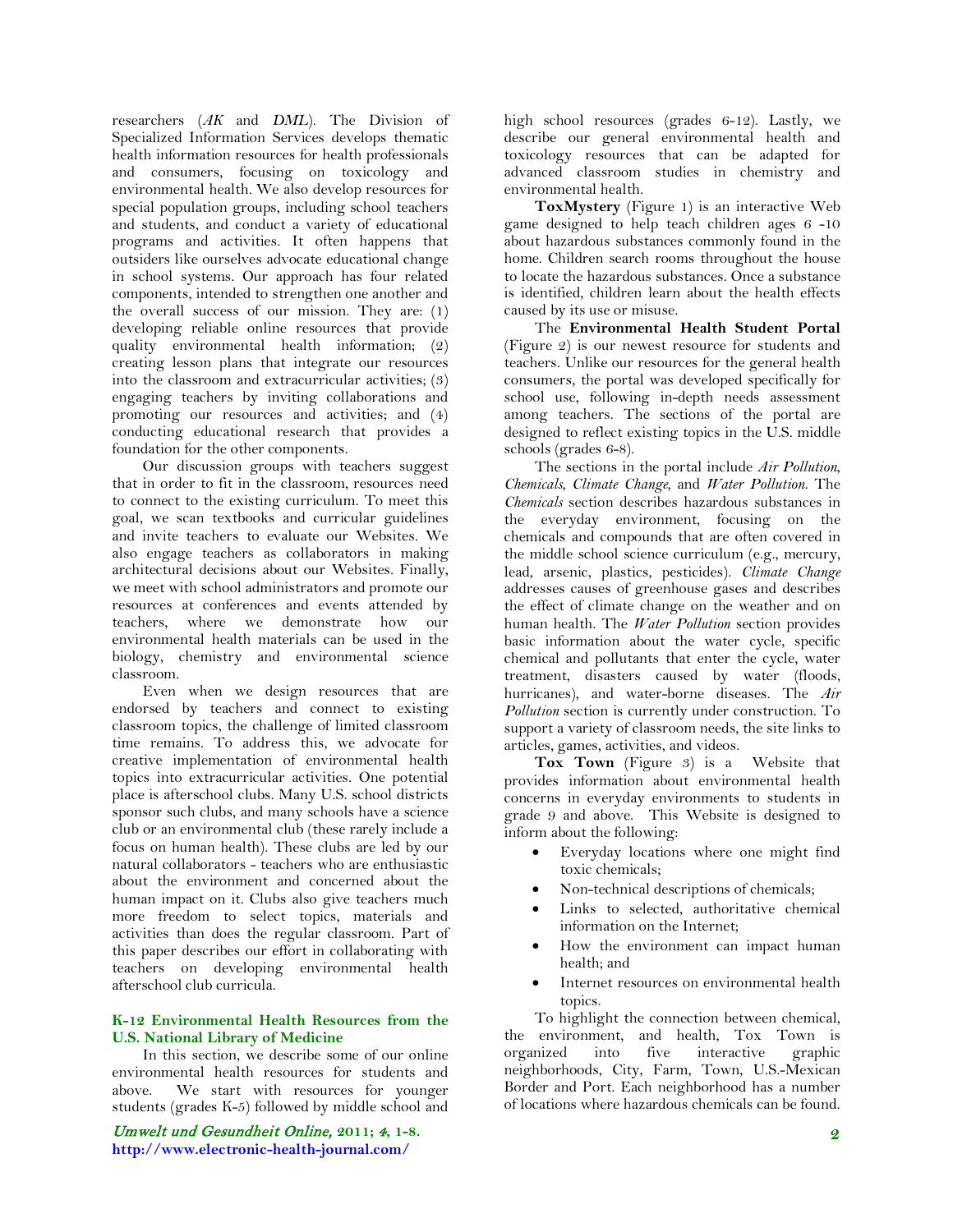Examples of locations include Factory, Food Services, Landfill, River and School. Tox Town also contains sections on over 40 chemicals (focusing on their environmental health impact), updated links on disaster topics (including those related to recent events, such as oil spills), and teachers' pages with activities and resources for the classroom. An analogous version of Tox Town exists in Spanish. Teachers can assign Tox Town to their students knowing that all links have been vetted for accuracy and reliability.

 Tox Town has been used in both middle school (grades 6-8) and high school (grades 9-12) as a resource for homework and school projects. Students have used Tox Town to learn more about specific chemicals assigned by their teachers. Middle school science teachers have also used Tox Town in Spanish immersion classes since there is both an English version and a Spanish translation of most pages. An after-school club for middle school students uses Tox Town as a tool to teach students about potentially toxic chemicals in their environment. Tox Town is also a featured resource in the lesson plans sequences, described in the next section.

 The **Household Products Database** (Figure 4) provides information about potential health effects, safety and handling of over 10,000 brands of household products. The database is primarily for researchers and consumers, interested in answering questions about chemicals contained in specific products and brands and acute and chronic health effects of those chemicals. In the classroom, this database may provide valuable basis for linking abstract chemistry concepts to the daily context of things that can be found under the kitchen sink or on the shelves in the bathroom.

#### **Other Resources**

 Our other resources for professionals and the general public may be adapted for advanced classroom studies in chemistry and environmental health. These include, among others:

- **[Chemical Carcinogenesis Research](http://toxnet.nlm.nih.gov/cgi-bin/sis/htmlgen?CCRIS)  [Information System,](http://toxnet.nlm.nih.gov/cgi-bin/sis/htmlgen?CCRIS) CCRIS** [\(http://toxnet.nlm.nih.gov/cgi](http://toxnet.nlm.nih.gov/cgi-bin/sis/htmlgen?CCRIS)[bin/sis/htmlgen?CCRIS\)](http://toxnet.nlm.nih.gov/cgi-bin/sis/htmlgen?CCRIS) contains chemical records with carcinogenicity, mutagenicity, tumor promotion, and tumor inhibition test results.
- **[ChemIDplus Lite](http://chem.sis.nlm.nih.gov/chemidplus/chemidlite.jsp)** [\(http://chem.sis.nlm.nih.gov/chemidplus/c](http://chem.sis.nlm.nih.gov/chemidplus/chemidlite.jsp) [hemidlite.jsp\)](http://chem.sis.nlm.nih.gov/chemidplus/chemidlite.jsp) and **[ChemIDplus Advanced](http://chem.sis.nlm.nih.gov/chemidplus/)** [\(http://chem.sis.nlm.nih.gov/chemidplus/\)](http://chem.sis.nlm.nih.gov/chemidplus/) provides information about chemicals, including 3-D structural diagrams, and

includes links to many environmental health and toxicology resources.

- **[GENE-TOX](http://www.nlm.nih.gov/pubs/factsheets/genetxfs.html)** [\(http://toxnet.nlm.nih.gov/cgi](http://toxnet.nlm.nih.gov/cgi-bin/sis/htmlgen?GENETOX.htm)[bin/sis/htmlgen?GENETOX.htm](http://toxnet.nlm.nih.gov/cgi-bin/sis/htmlgen?GENETOX.htm) ) contains peer-reviewed genetic toxicology test data for over 3,000 chemicals.
- **[Haz-Map](http://hazmap.nlm.nih.gov/) (**<http://hazmap.nlm.nih.gov/> ) is a database of information on the health effects of exposure to chemical and biological substances at work and home.
- **Hazardous Substance Database, HSDB** [\(http://toxnet.nlm.nih.gov/cgi](http://toxnet.nlm.nih.gov/cgi-bin/sis/htmlgen?HSDB)[bin/sis/htmlgen?HSDB\)](http://toxnet.nlm.nih.gov/cgi-bin/sis/htmlgen?HSDB) is a comprehensive, peer-reviewed toxicology database for about 5,000 chemicals.
- **International Toxicity Estimates for Risk, ITER** [\(http://toxnet.nlm.nih.gov/cgi](http://toxnet.nlm.nih.gov/cgi-bin/sis/htmlgen?iter)[bin/sis/htmlgen?iter\)](http://toxnet.nlm.nih.gov/cgi-bin/sis/htmlgen?iter) provides a comparison of international risk assessment information for chemicals in a side-by-side format and explains differences in risk

values derived by different organizations. For a complete list of professional and consumer health resources from the Division of Specialized Information Services, U.S. National Library of Medicine, visit our

[http://sis.nlm.nih.gov/\)](http://sis.nlm.nih.gov/).

#### **Evidence-based Approach to Teaching Environmental Health: Lessons from Psychology and Science Education Research**

 Our Websites are tools that can aid in the instructional process, but do not constitute instruction in and of themselves. Successful introduction of environmental health education depends on a number of components, including the quality of instructional activities that incorporate the tools. In this section, we describe characteristics of successful instructional approaches, identified in cognitive psychology and science education research. By "successful," we mean approaches that result in lasting learning, applicable to the world outside the classroom.

 First of all, successful approaches provide deep understanding of the underlying concepts, rather than the ability to recite isolated facts. Research in many areas of science education demonstrates that certain depth of conceptual understanding is a prerequisite for effective problem solving and decision-making. Patel, Kaufman, and Arocha (1999) provide a review in the health domain. For example, in the domain of HIV, Keselman, Kaufman and Patel (2004) demonstrated that mere factual knowledge that HIV is sexually transmitted and incurable does not prevent adolescents from accepting myths that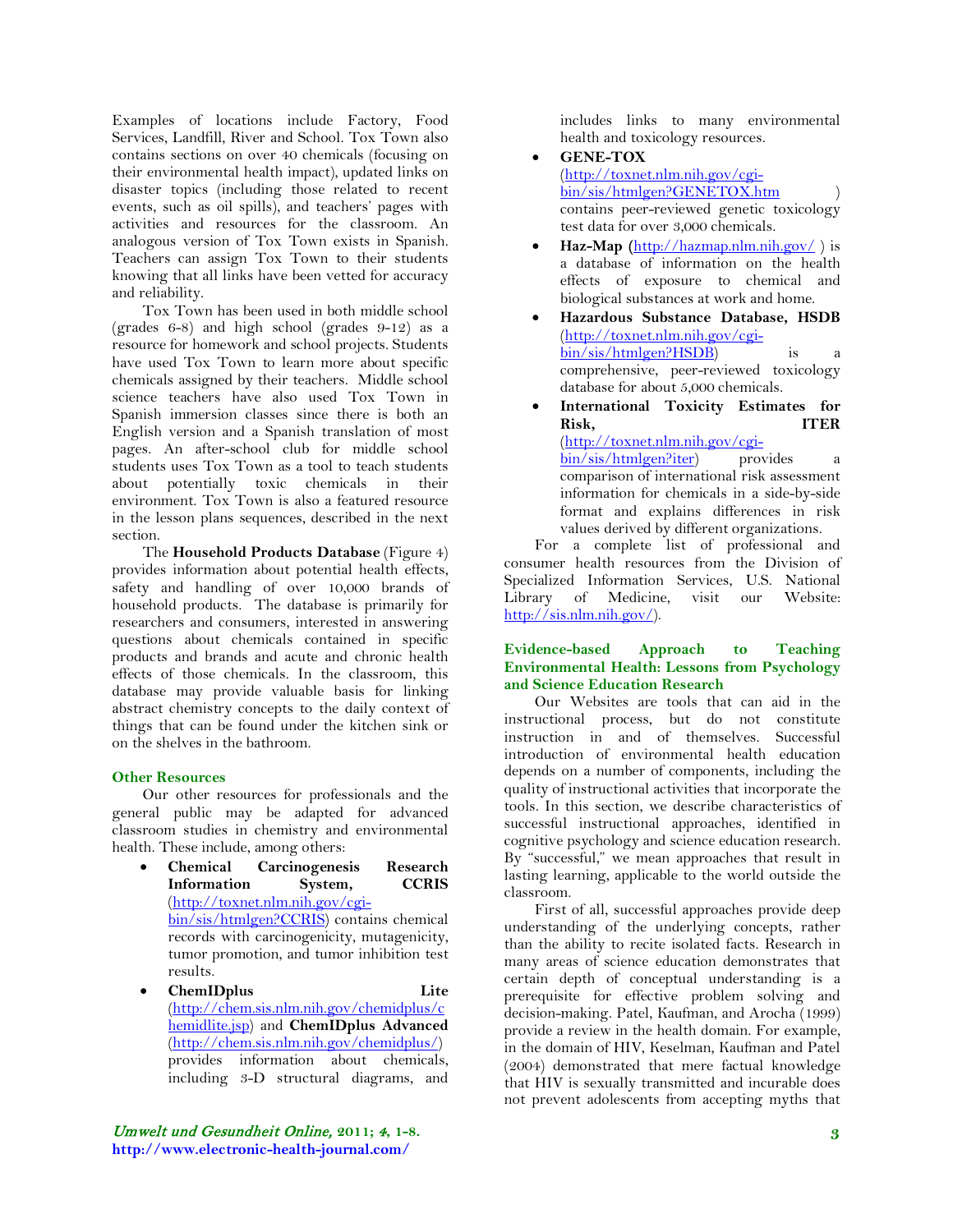contradict these facts, whereas understanding cellular-level mechanisms of HIV biology does. For environmental health education, this suggests that simply telling students that global climate change is caused by human carbon emission may not equip them with the robust conceptual understanding necessary to critically evaluate the social discourse around global warming. Understanding how greenhouse gases affect the earth's temperature and impact weather patterns, and how this in turn affects the environment, economy and human health is likely to produce a better foundation for informed decision-making.

 Second of all, if the goal of science education is to equip the students with critical reasoning and information evaluation skills, it is worthwhile to focus on these skills directly, rather than assume that greater knowledge alone will lead to better reasoning. When it comes to skills instruction, science instruction has traditionally focused on the skills involved in carrying out laboratory activities (e.g., measurement). However, lay adults' engagement with environmental health issues is less likely to be "hands-on" than it is to involve reasoning and participation in social discourse. Social action requires skills that are referred to as "informal reasoning" (Perkins, 1985), which include locating and evaluating information produced by others and formulating, sharing and defending informed opinions. This type of reasoning is a form of internalized argument, which becomes externalized in social interactions. In the recent years, many science education researchers have come to view argumentation as a core scientific practice, which should be included as an important goal of science education (Kuhn, 2010; NRC, 2007). Intervention studies suggest that supporting the development of argumentation skills via sustained practice or direct instruction results in transfer to novel situations (Kuhn, 2010; Larson, Britt & Kurby, 2009; Schworm & Renkl, 2007). For example, Zohar and Nemet (2002) showed that explicit instruction in argumentation about socio-scientific implications of genetics improved students' understanding of the advanced genetics concepts and quality of argumentation. Theories of how people learn inform environmental health education programs, and our understanding of the centrality of argumentation in learning and applying knowledge of socio-scientific issues informs our work with teachers.

#### **An Example of Our Collaborative Curriculum Development Projects with Teachers**

 In an attempt to support environmental health education in the schools, we attempt to develop and promote lesson plans that (1) incorporate educational research theories described in the previous section and (2) engage teachers as

Umwelt und Gesundheit Online, **2011;** 4**, 1-8. http://www.electronic-health-journal.com/**

collaborators in these activities. Collaborating with teachers is relatively new to most of us. As part of this experience, we are learning to recognize and reconcile differences between the priorities of educational researchers and practicing teachers. Researchers' objectives are driven by learning theories. Teachers, on the other hand, value theories, but prioritize practical issues and constraints. Despite the challenge in finding the common language, joining forces is beneficial for both sides. To facilitate future collaborations, we are conducting research into the nature of communication in collaborative teacher-researcher curriculum development projects.

 Below is the description of two pilot projects, in which activities are centered around the Tox Town Website.

#### *Collaborative Development of Afterschool Environmental Health Club Curriculum for the Middle School (Grades 6-8)*

 The objective of this project was to develop a middle school afterschool club curriculum to promote socio-scientific argumentation about environmental health using Tox Town. The project team involved two developers and a science education researcher from the National Library, a science education researcher from American University and a team of teachers from a public middle school, including two science teachers, a social studies teacher, and a language arts teacher.

 We (NLM and university participants) developed the initial project specifications. We expected the curriculum to include many<br>argumentation activities that support the argumentation activities that support the development of critical thinking skills, essential to the application of scientific knowledge in daily life. The initial specifications involved explicit emphasis on helping students to:

- Appreciate the importance of argumentation;
- Gain respect for evidence;
- Learn to collect, organize and evaluate secondary sources;
- Learn to make a convincing argument, anticipating and rebutting the opposition; and
- Apply argumentation in a socially relevant way.

 The club was to include 4-6 thematic units, each covering a new environmental health issue. We wanted the students to develop in-depth understanding of the topics, but did not have strong preferences for any particular topics, and preferred to emphasize the development of argumentation skills.

 The teachers were enthusiastic about introducing students to environmental health topics.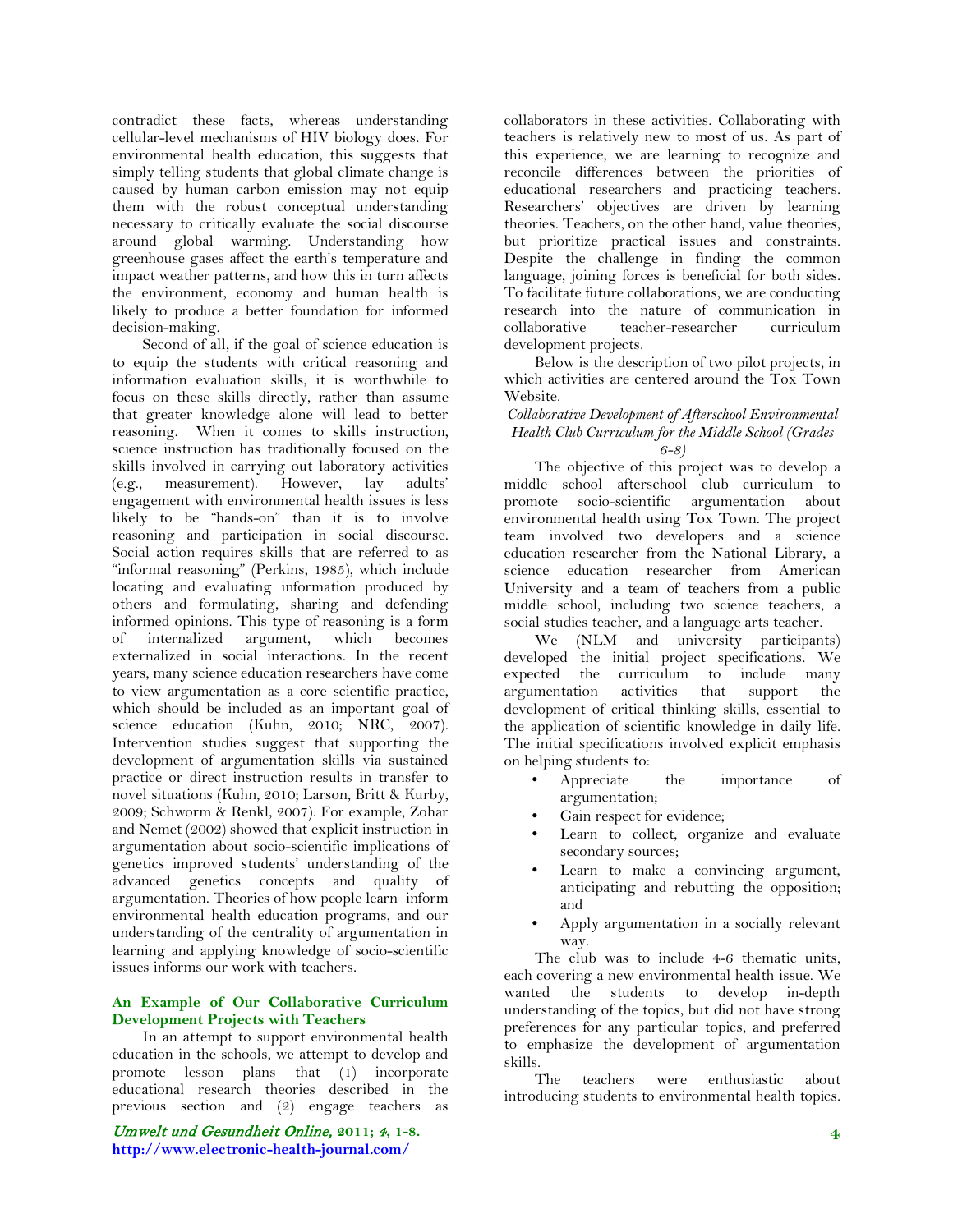Like us, they perceived the science of environmental health as highly relevant to global societal concerns and daily life. The teachers also found a lot of value in collaborating with colleagues across the school disciplines and connecting scientific knowledge to social activism. However, we also found differences in teachers' and researchers' perspectives and priorities. Attempting to integrate both perspectives in the project became a major force in shaping the resulting curriculum.

 Although the researchers placed the highest value on supporting students' argumentation skills, teachers' priorities were frequently guided by a shared sense of what was appropriate to do in a club. To the teachers, the greatest challenge was engaging the students' interest, covering a broad range of environmental health topics within a limited amount of time, and providing adequate level of support and structure to allow smooth progress. Teachers felt that to maintain students' engagement, the club required a laboratory component within each unit. This shifted the focus of the club from evaluating and integrating information to conducting hands-on activities. Whereas teachers valued argumentation, they viewed it as a pinnacle activity, which required significant content knowledge and information skills, rather than a vehicle for the development of scientific reasoning. As researchers, we suggested incorporating sustained argumentation into each thematic unit of the club. Teachers chose to focus the early units of prerequisite skills on information seeking and evaluation, concluding the club with the major debate unit.

The project is currently in progress. The first of the four units of the club curriculum has been fully developed, and is about to be implemented. This unit is significantly different from our initial design specifications. Students use Tox Town to research potentially hazardous chemicals that can be found in tap water, test the quality of water in the school water fountains, and prepare posters and presentations, informing the school community about the results of their testing. Although there is less emphasis on the evidence evaluation and anticipation of the opposition than originally intended, the unit provides a thoughtful, unique integration of background information seeking and hands-on laboratory activities. We hope that our subsequent analysis of team interactions provides us with insights for optimizing shared meaning construction across teacher-researcher communities, thus informing future collaborative efforts.

*Mock Legislative Hearing for High School (Grades 9- 12) Environmental Science Classroom*

 As our afterschool club curriculum evolved away from the argumentation skills focus, we decided to implement an argumentation-based Tox

Umwelt und Gesundheit Online, **2011;** 4**, 1-8. http://www.electronic-health-journal.com/**

Town unit as a separate project. Two high school teachers from Washington, DC, expressed interest in this project, focusing on debating environmental health issues as part of their environmental science curriculum. Similarly to the first unit of the afterschool club, the theme is water quality. The objective is to conduct a mock legislative hearing, deciding how the quality of the schools' drinking water ought to be regulated. Some student participants assume membership in six special interest groups, including an association of bottled water vendors, a radical group opposed to widespread commercialization and packaging, the American Medical Association, and more. Other students develop the format of the hearing that gives each group an equal opportunity to voice their proposal and to respond to the others' concerns. Students are asked to provide information that would enable the committee to decide on the following issues:

- Should the committee suggest the legislature pass a law to require schools to sell bottled water?
- How often should the committee recommend that drinking water be tested? Who should test it?
- What kind of labeling should be required of bottled water sold in school?
- Should the legislature regulate or subsidize bottled water sold in schools?

The lessons' sequence (still in the development stage) addresses several of the U.S. National Science Education Standards (NRC, 1996), particularly *Science as Inquiry* and *Science in Personal and Social Perspectives*.

### **Summary**

 Whereas environmental health issues are at the forefront of global societal concerns, school environmental health education is lagging behind. Bringing environmental health education into schools requires a combination of top-level institutional change and grassroots creativity. This paper described a specific initiative, aiming to increase US students' knowledge of environmental health issues and informed citizenship skills. The effort is conducted through developing environmental health resources for teachers and students, building activities and lesson plans that integrate these resources, leading school outreach and collaborating with teachers, and conducting research into issues that surround socio-scientific thinking and curriculum development. We hope that such an approach contributes to educating a generation of citizens capable of engaging in informed social activism and working towards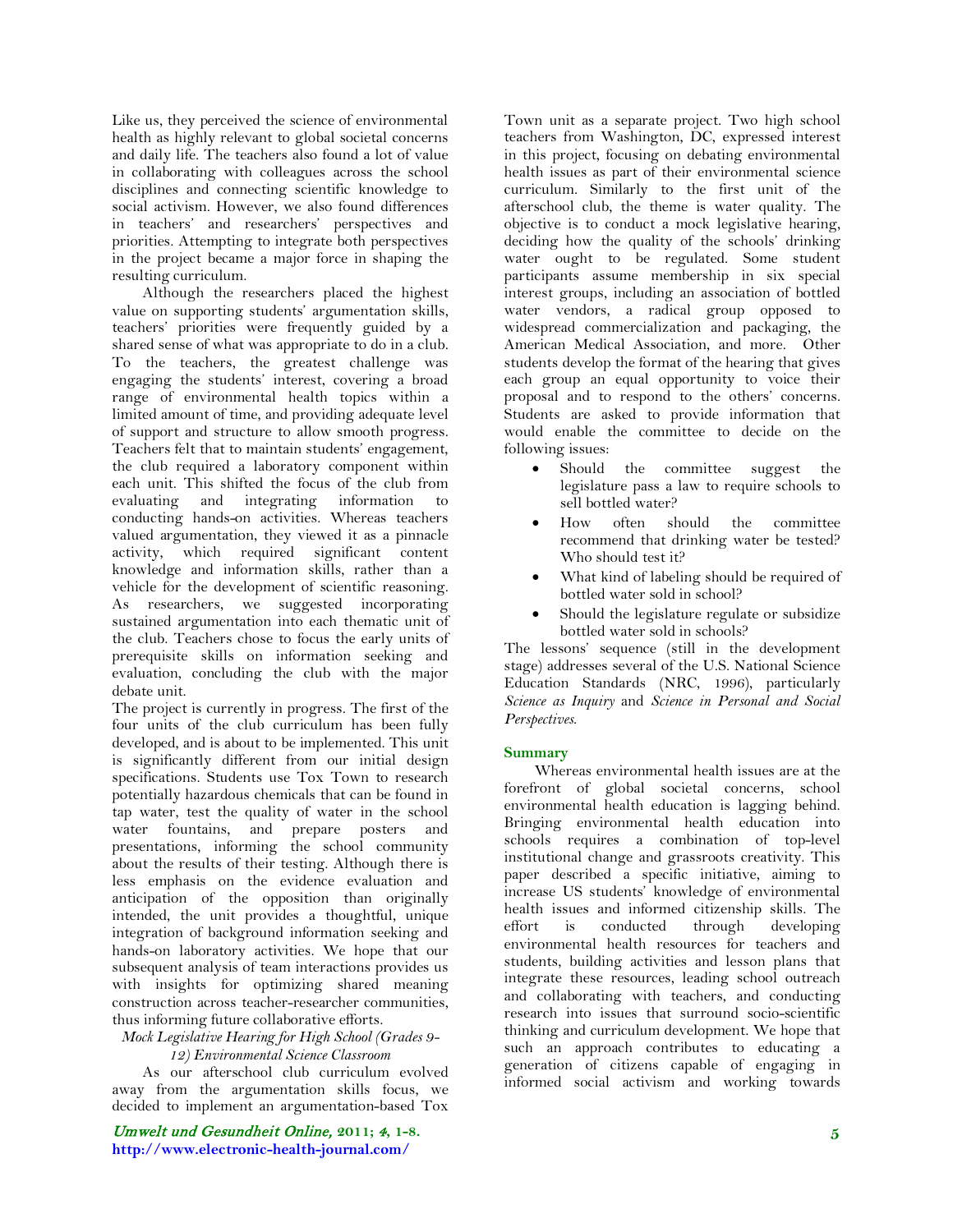

**Figure 1. ToxMystery** [\(http://toxmystery.nlm.nih.gov/\)](http://toxmystery.nlm.nih.gov/)

**Figure 2.** Environmental Health Student Portal [\(http://kidsenvirohealth.nlm.nih.gov/\)](http://kidsenvirohealth.nlm.nih.gov/)



Targeted age group: grades 6-8

Umwelt und Gesundheit Online, **2011;** 4**, 1-8. http://www.electronic-health-journal.com/**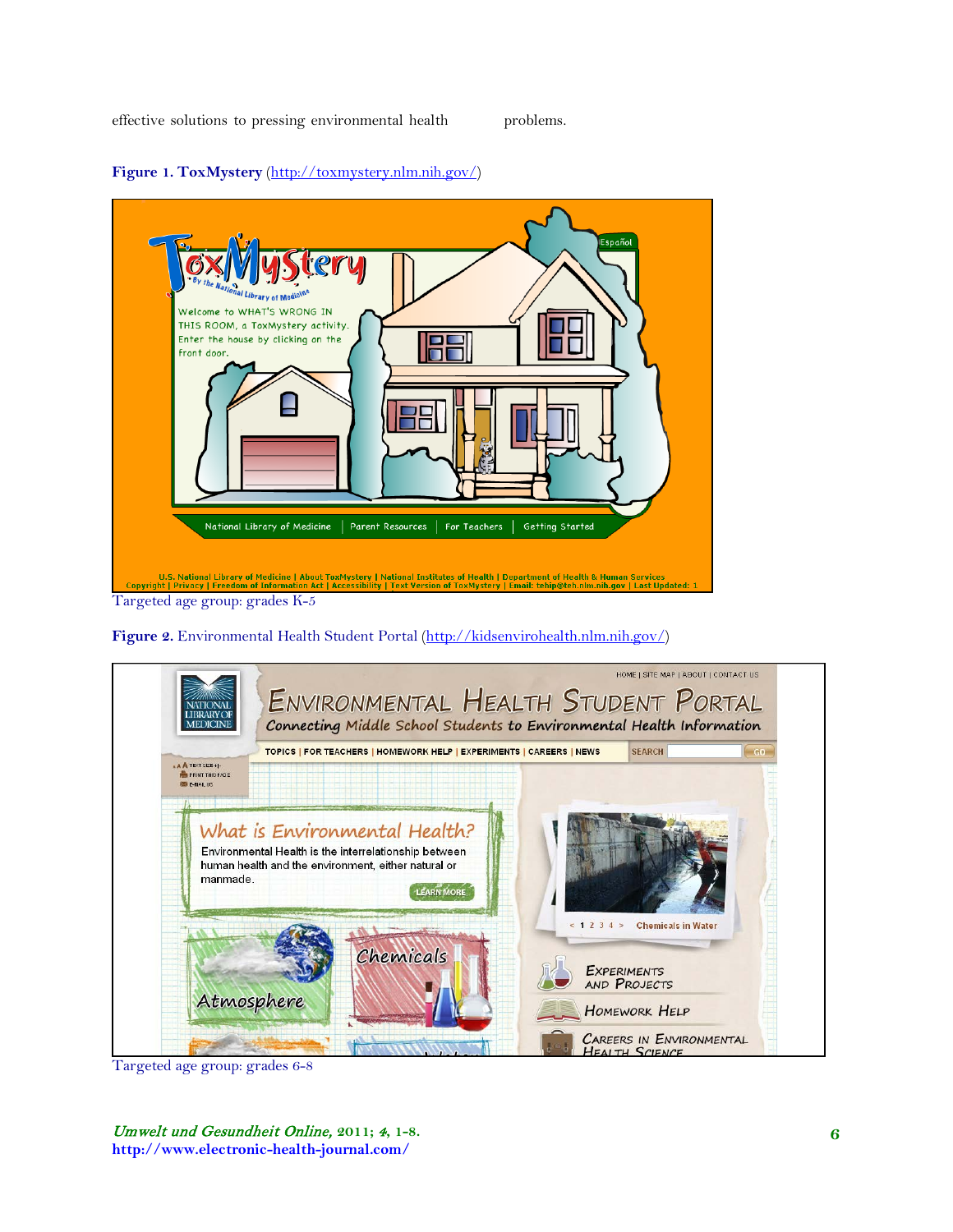## Figure 3. Tox Town [\(http://toxtown.nlm.nih.gov/\)](http://toxtown.nlm.nih.gov/)



Targeted age group: grades 9-12, college students, educators and general public interested in environmental health

**Figure 4.** Household Products Database [\(http://hpd.nlm.nih.gov/\)](http://hpd.nlm.nih.gov/)



Targeted age group: grades 6-12, researchers, general public